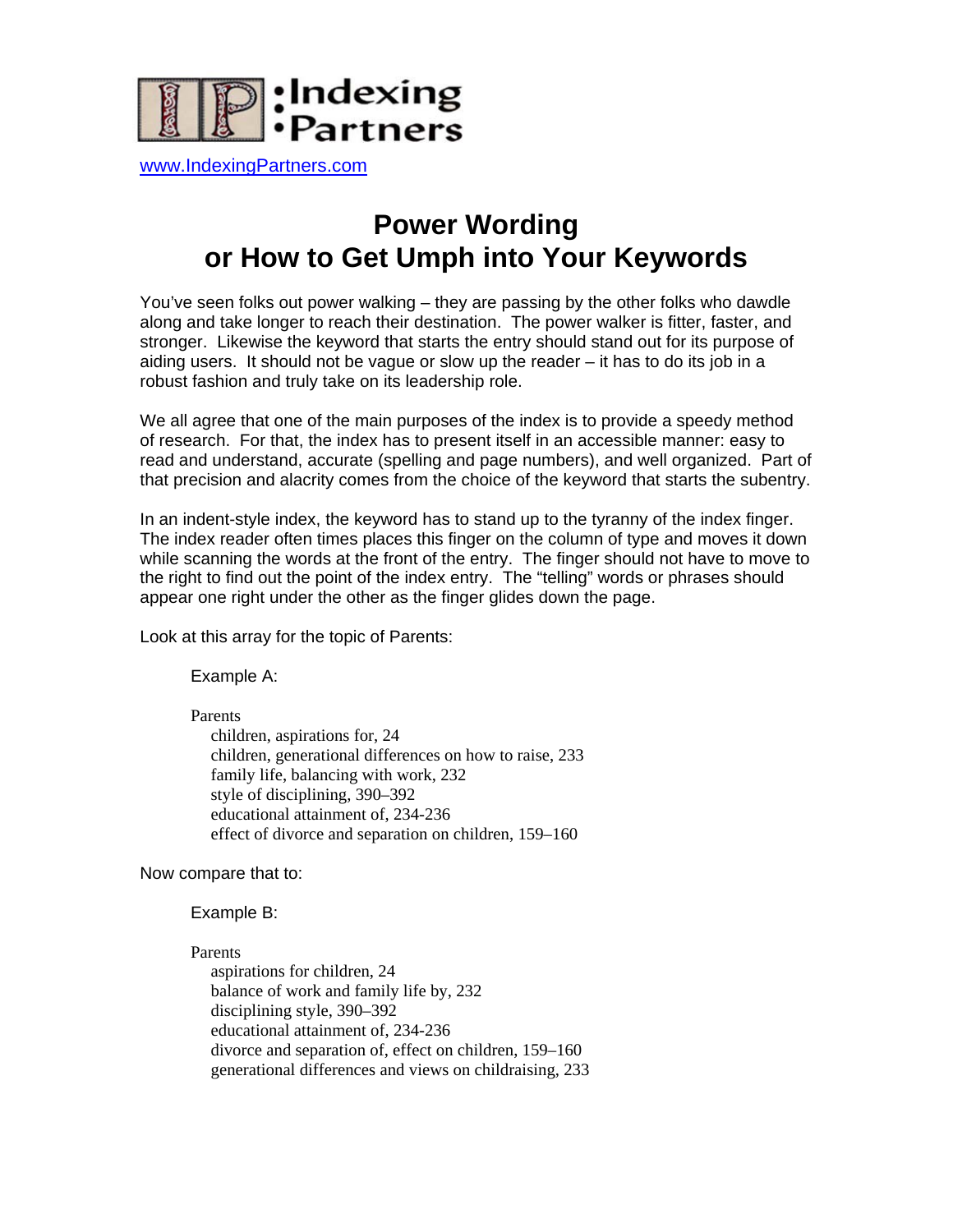In Example A, you see examples of redundant first words like "children" or weak ones like "style" or "effect of." Look how those lines were rewritten in Example B to distinguish them from one another as well as to improve their meaningfulness. The point of the line about family life and work lies in the "balancing" of them so the rephrasing moves the word "balance" to the front, quickly making the point to the user.

When you have acronyms pervading a subject area, it sharpens up the index to use them in the sublevels. First, you have to make sure that the acronym is either very well known or that it appears elsewhere in the index with a cross-reference to what it stands for or appears as a main heading with the spelled-out form beside it as part of a double post. In other words, you need to have either:

ADA. *See* Americans with Disabilities Act of 1990

or

ADA (Americans with Disabilities Act of 1990), 333

Then you can use ADA in the sublevel. If the book is about people with disabilities or equal opportunity in employment or housing, etc., it is likely your audience already knows this acronym, but just in case you have the cross-reference or the double post to explain it. The eye scans ADA much quicker than Americans with Disabilities Act so it acts more effectively as the keyword for a sublevel than its spelled-out counterpart.

> Parking ADA requirements, 334, 336 near retail establishments, 337 university lots, 90

compared to

Parking

 Americans with Disabilities Act requirements, 334, 336 near retail establishments, 337 university lots, 90

Adjectives can make weak keywords for the start of entries. It is important to distinguish a term of art like "national parks" from an author's use of a descriptive adjective like "large parks." Likewise numbers assigned by an author make poor choices for the start of an entry.

> stage 1: basic trust versus basic mistrust, 177 stage 2: autonomy versus shame and doubt, 177 stage 3: initiative versus guilt, 177 stage 4: industry versus inferiority, 8, 177 stage 5: identity versus role confusion, 8, 177, 275 stage 6: intimacy versus isolation, 177 stage 7: generativity versus stagnation, 177–178 stage 8: integrity versus despair, 177–178